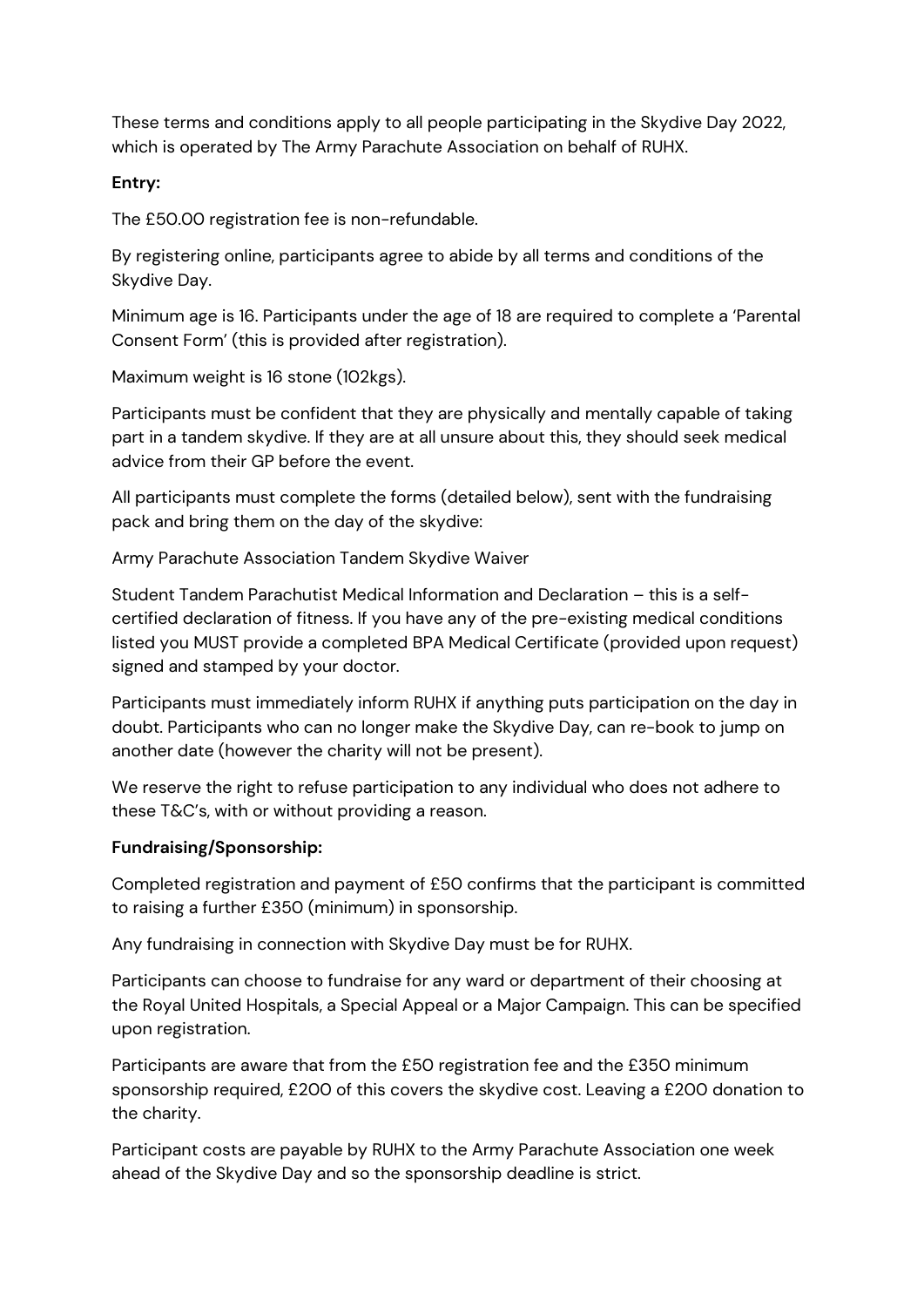Any sponsorship received over the £350 minimum, is treated solely a donation.

80% of the minimum sponsorship is due with RUHX (either on an online fundraising page or cash/cheque sent in) 4 weeks prior to the Skydive Day. i.e. £280 is due on 12th June 2022. The remaining 20% must be received four weeks after the event on 7th August 2022. Failure to do so may mean non-participation in the challenge.

## **Skydive Day logistics:**

The date of the Skydive Day is Sunday 10th July 2022.

Skydiving is a weather dependent activity and for your safety, you will only be allowed to jump when weather conditions are suitable.

The Army Parachute Association and RUHX reserve the right to make necessary changes or cancel this event due to adverse weather conditions or other unforeseen circumstances, at any time.

In the event of the Skydive Day being cancelled due to adverse weather conditions, or in relation to COVID-19, RUHX will endeavour to reschedule the Skydive Day to another date and will inform all participants as soon as possible.

If the participant can't make the date of the rescheduled Skydive Day, they can choose to take part at any other available date, however the charity will not be present.

There is no extra charge for rescheduling.

The Skydive Day should be treated as an all-day experience and participants will be asked to arrive for registration at 9am, before training commences.

Your flight time will be given to you on the day. This could be any time between 10am and 4pm. Unfortunately it cannot be given in advance.

No alcohol is to be consumed before the jump.

We will be photographing and filming throughout the day and we may use footage or photographs of you, your family or your team in our publications, promotion and advertising.

In no event shall RUHX be liable for any injuries, loss or damages whatsoever, including indirect, punitive, special, incidental or consequential losses connected with any aspect of this event.

## **Use of personal data**

By providing personal data when you register for the Skydive Day, you confirm that you consent to such data being used by RUHX for the purposes of organising and administering the event. You agree that RUHX can use the details that you have provided to discuss your fundraising activity and follow up on your progress.

If you provide personal data on behalf of additional entrants, you also confirm that you have obtained their consent for such data to be used for the same purposes.